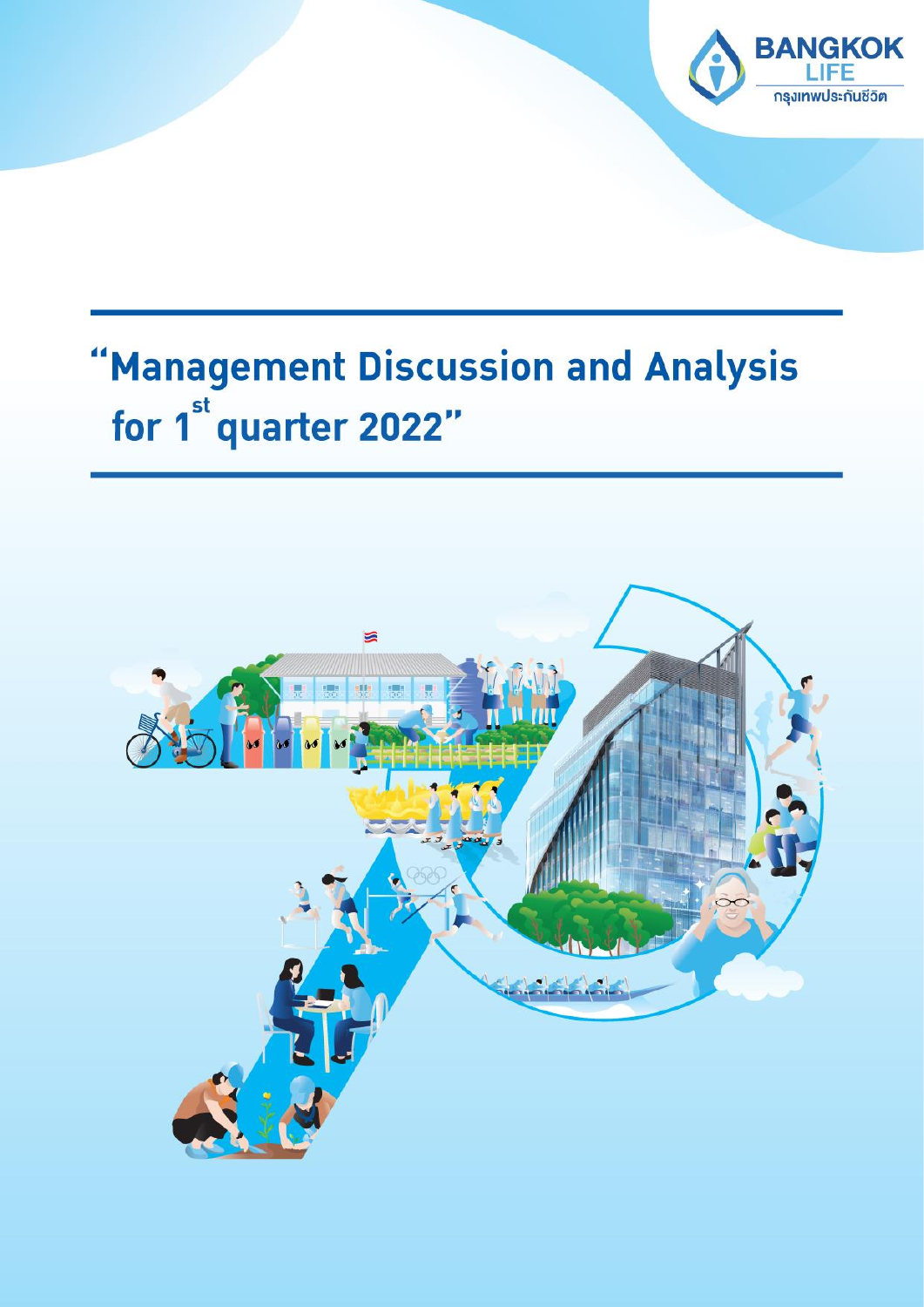# **Executive Summary**

|                                            |         |         |         | Consolidated Baht, million |         |  |  |
|--------------------------------------------|---------|---------|---------|----------------------------|---------|--|--|
| <b>OPERATING RESULTS</b>                   | Quarter | Quarter | Change  | Quarter                    | Change  |  |  |
|                                            | 1/22    | 1/21    | YoY%    | 4/21                       | QoQ%    |  |  |
| Revenues                                   |         |         |         |                            |         |  |  |
| Net premiums written $(1)$                 | 8,406   | 9.153   | $-8.2$  | 7,546                      | 11.4    |  |  |
| First Year Premium                         | 1,405   | 1,341   | 4.7     | 1,611                      | $-12.8$ |  |  |
| Bancassurance                              | 763     | 717     | 6.4     | 839                        | $-9.0$  |  |  |
| Agent Channel                              | 392     | 389     | 0.8     | 524                        | $-25.2$ |  |  |
| Other Channel                              | 250     | 236     | 6.2     | 248                        | 0.8     |  |  |
| Renewal Premium                            | 7,666   | 8,648   | $-11.4$ | 6,385                      | 20.1    |  |  |
| Total Investment Income <sup>(2)</sup>     | 2,970   | 3,006   | $-1.2$  | 3,153                      | $-5.8$  |  |  |
| Fee and commission income                  | 178     | 281     | $-36.5$ | 229                        | $-21.9$ |  |  |
| Gain & Loss on revualtion and other income | 299     | 286     | 4.6     | (65)                       | na      |  |  |
| <b>Total Revenues</b>                      | 11,853  | 12,726  | $-6.9$  | 10,862                     | 9.1     |  |  |
| Expenses                                   |         |         |         |                            |         |  |  |
| Underwriting expenses                      | 10,555  | 11,186  | $-5.6$  | 9,679                      | 9.0     |  |  |
| Operating expenses                         | 353     | 363     | $-2.7$  | 469                        | $-24.6$ |  |  |
| <b>Expected Credit Loss</b>                | (1)     | (2)     | 53.2    | 385                        | na      |  |  |
| <b>Total Expenses</b>                      | 10,907  | 11,547  | $-5.5$  | 10,533                     | 3.6     |  |  |
| Earning before tax                         | 946     | 1,179   | $-19.8$ | 329                        | 187.8   |  |  |
| Net profit                                 | 801     | 990     | $-19.1$ | 274                        | 191.9   |  |  |
| Earnings per share (EPS)                   | 0.47    | 0.58    | $-19.1$ | 0.16                       | 191.2   |  |  |
| Return on investment (ROI)                 | 3.98%   | 3.92%   | 0.1%    | 3.78%                      | 0.2%    |  |  |
| Capital Adequacy Ratio (CAR)               | 329%    | 284%    | 45%     | 301%                       | 28%     |  |  |
|                                            |         |         |         |                            |         |  |  |

<sup>(1)</sup> Net premiums written = first year premiums + renewal year premiums - premiums ceded ± unearned premium reserves

 $\overset{\text{\tiny{(2)}}}{ }$  Total investment income = Net investment income + Gain on investment

- In the first quarter of 2022, Bangkok Life Assurance PCL. reported a net profit of 801 Million Baht, representing an earning per share of 0.47 Baht, decreasing of 19% from the same period last year. The main reason was due to a decrease in renewal premium resulted from paid up policies.
- In the first quarter of 2022, the Company recorded a total First Year Premium (FYP) of 1,405 Million Baht, an increase of 5% YoY, which all channels saw positive FYP growth.
- The FYP by distribution channel in 1Q22 is as followed: bancassurance, agent and other channels accounted for 54%, 28% and 18%, respectively.
- The total investment income in the first quarter of 2022 was 2,970 Million Baht, a decline of 1% from the same period last year as a result of lower interest and dividend received. The return on investment (ROI) was 3.98%.
- Total expense in the first quarter of 2022 amounted to 10,907 Million Baht, a decline of 6% from the same period last year. The key reasons were the decrease in both underwriting expenses and operating expenses.
- The Capital Adequacy Ratio (CAR) at the first quarter of 2022 year was at 329%, increased from 301% at the end of year 2021.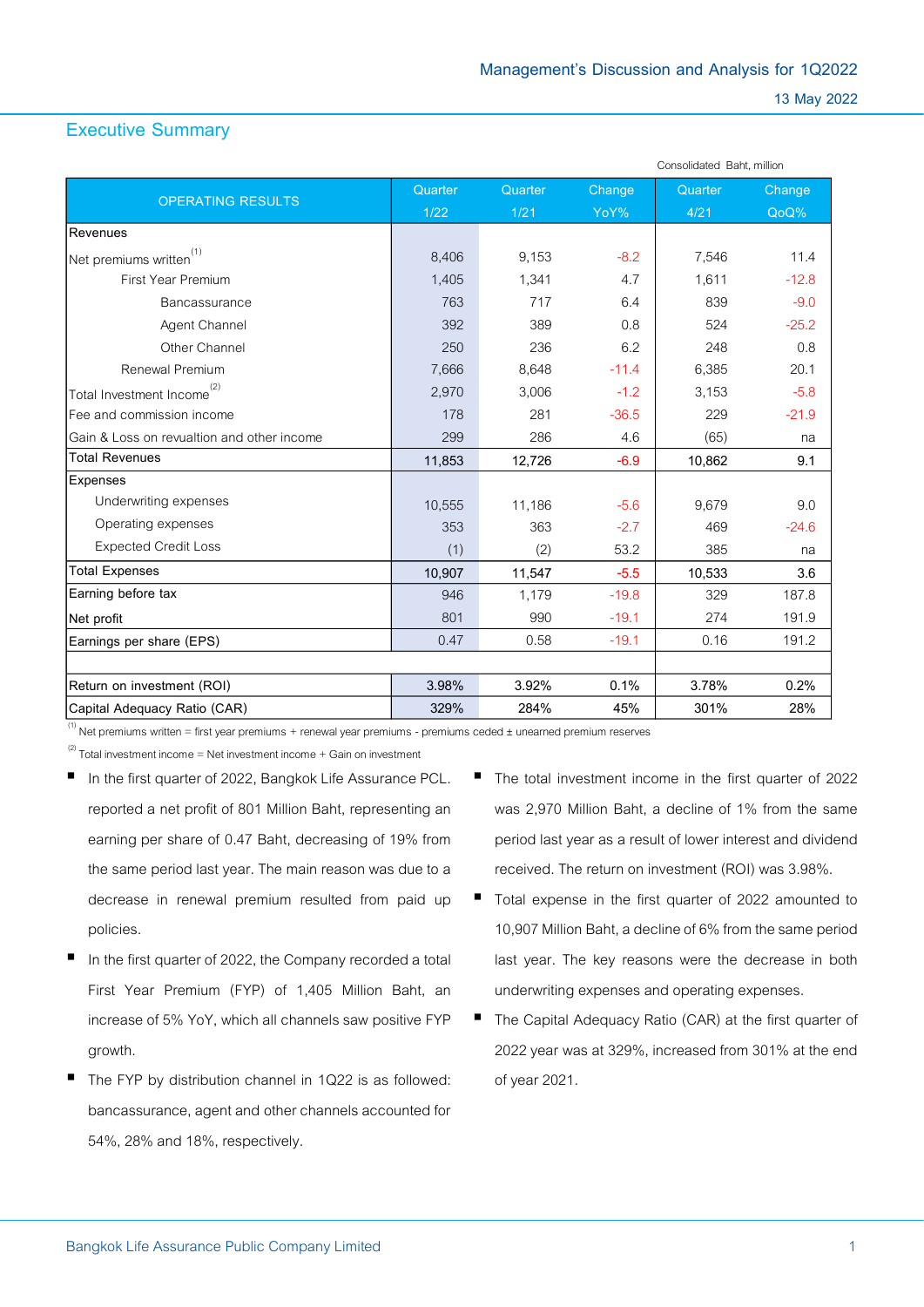# **Performance Overview**

## **Total Premium**

In the first quarter of 2022, the Company's total premium amounted to 9,071 Million Baht, a decline of 9% from the same period last year despite an increase of 13% last quarter. Regarding the total premium by distribution channel: bancassurance, agent and other channels accounted for 57%, 34% and 9%, respectively.

#### **First Year Premium**

In the first quarter of 2022, the Company's FYP was 1,405 Million Baht, an increase of 5% from the same period last year. Bancassurance channel saw FYP increasing 6% YoY due to an increase of FYP from MRTA products. Agency channel saw FYP increase by 1%. For other channel, FYP increased by 6% due mainly to an increase in FYP from online channel. Regarding FYP by distribution channel: bancassurance, agent and other channels accounted for 54%, 24% and 18%, respectively

## **Renewal Year Premium**

In the first quarter of 2022, the Company had a renewal year premium of 7,666 Million Baht, a decline of 11% from the same period last year due to paid-up policies mainly in bancassurance channel as the company expected.

Regarding the renewal premium by distribution channel: bancassurance, agent and other channels accounted for 58%, 34% and 8%, respectively







#### **Figure 3: Renewal Premium by channels (Baht: Million)**

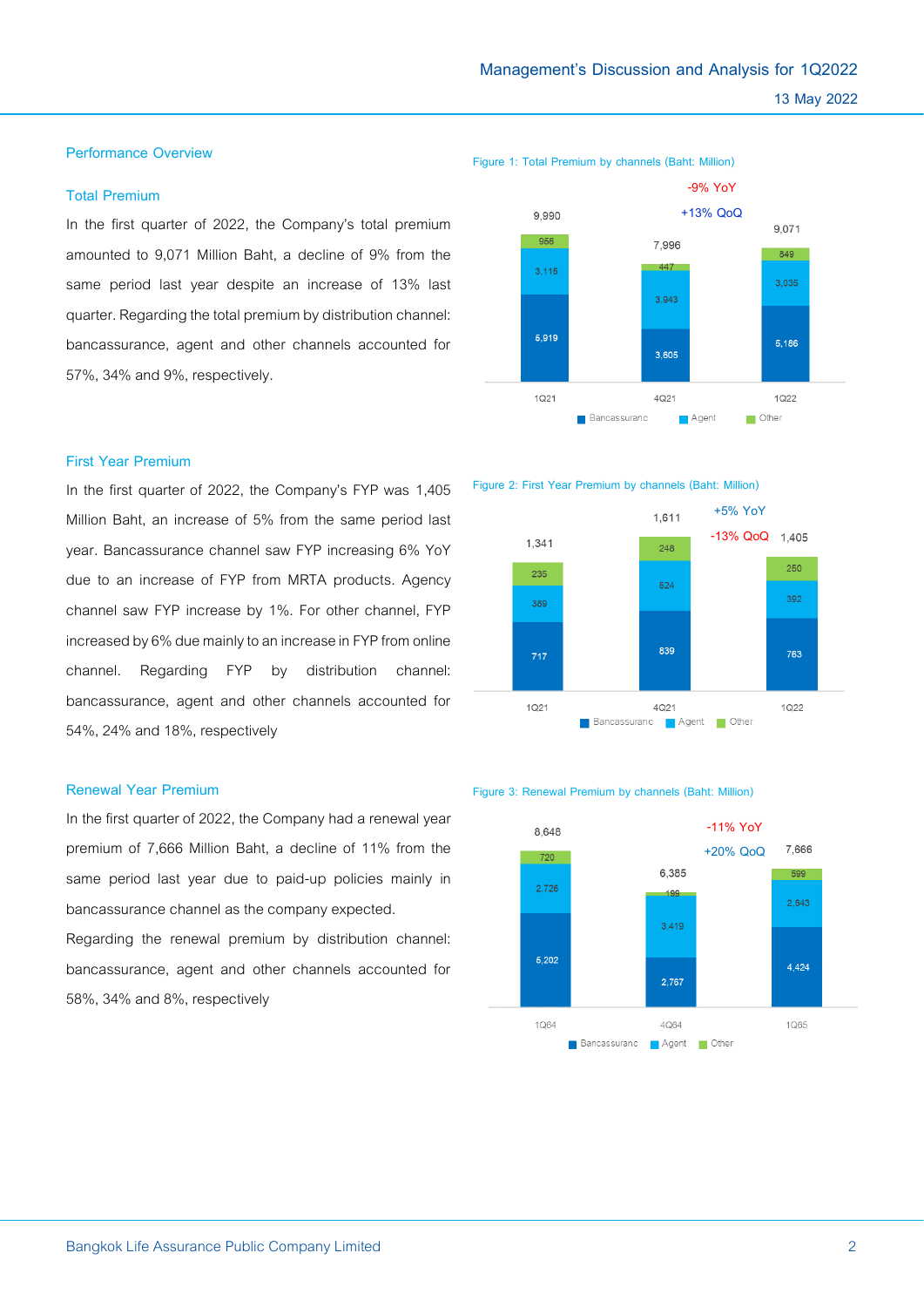#### **Investment Asset and Investment Return**

In the first quarter of 2022, the Company's total investment asset was 335,457 Million Baht, The Company's investment proportion in fixed income was at 83%, equity at 9%, REIT at 5% and othersat 3%.

In the first quarter of 2022, the Company's investment income  $^{(3)}$  was 3,345 Million Baht, an increase of 3% from the same period last year as a result of higher realized gain. Excluding realized gain, interest and dividend income dropped 1% YoY.

In the first quarter of 2022, the return on investment (ROI) equals to 3.98%, increasing from 3.92% in the previous year due to higher realized gain, and increasing from 3.78% in the previous quarter due to dividend seasonality.

Investment yield (including interest and dividend income) was at 3.63%, declining 11 bps YoY due to lower interest and dividend received.

#### **Table 1: Investment Assets as of 31 March 2022**

**Figure 4: Investment Income (Baht, Million)**

| Investment assets            | 2021    | 1Q65    | change  |
|------------------------------|---------|---------|---------|
| Short-term investment        | 2.3%    | 1.9%    | $-0.4%$ |
| <b>Bond</b>                  | 49.0%   | 49.1%   | 0.1%    |
| Debenture & Note             | 31.2%   | 31.5%   | 0.3%    |
| <b>Total Fixed income</b>    | 82.5%   | 82.5%   | 0.0%    |
| Equity                       | 9.2%    | 9.3%    | 0.1%    |
| <b>RFIT</b>                  | 5.0%    | 4.9%    | $-0.1%$ |
| Policy Loans                 | 2.5%    | 2.5%    | 0.0%    |
| Secured Loans                | 0.8%    | 0.7%    | $-0.1%$ |
| Total Investment assets (MB) | 338,714 | 335,457 | $-1.0%$ |



## **Figure 5: Return on Investment**



(3) Interest income + Dividend + Profit (Loss) from Investment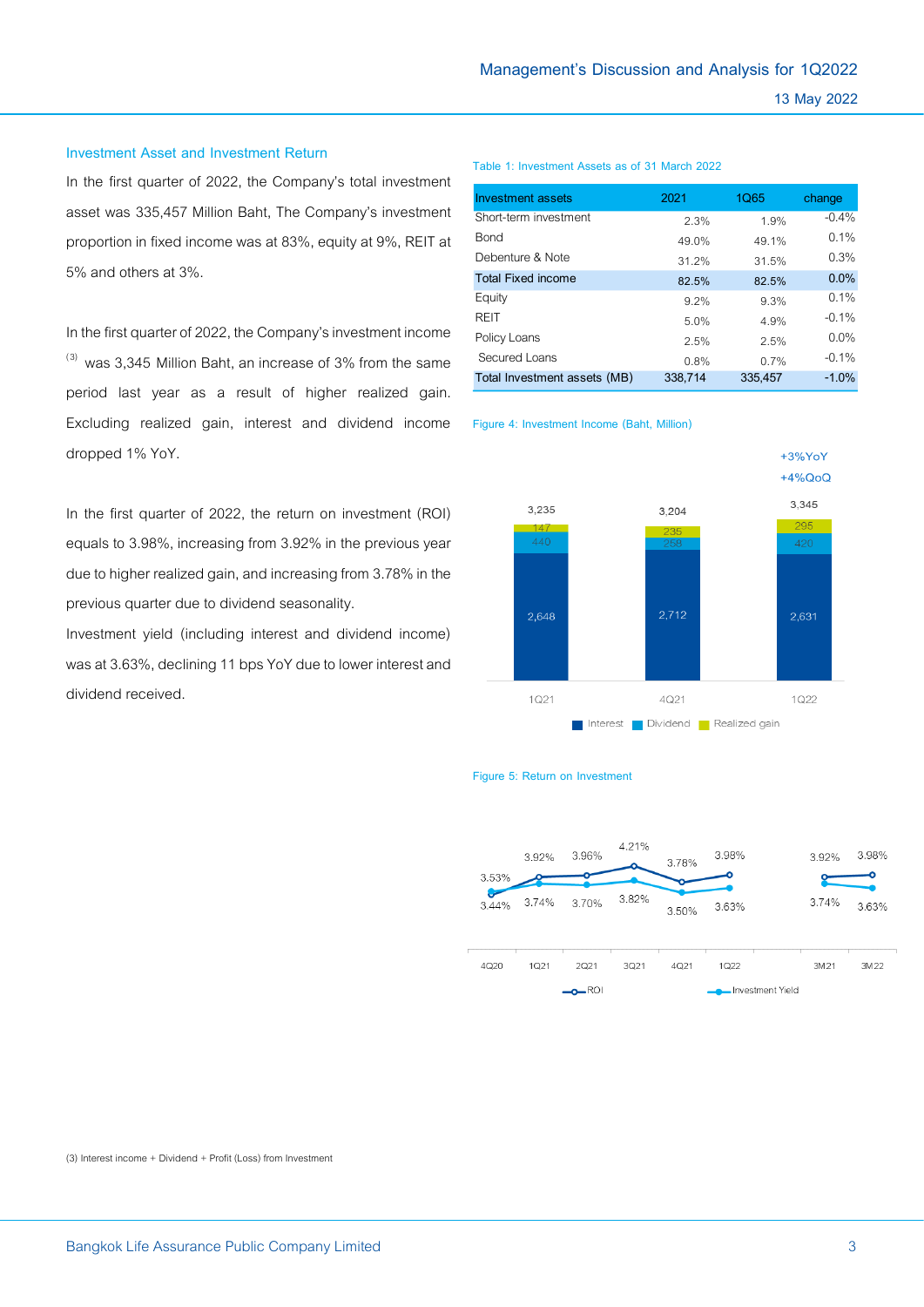#### **Underwriting Expenses and Operating Expenses**

In the first quarter of 2022, the Company underwriting expenses totaled 10,555 Million Baht, a decrease of 6% YoY. The decline was from a decreasing of life policy reserve by 68% YoY, this was resulted from an increase in maturity policies.

In the first quarter of 2022, the Company had an operating expense of 353 Million Baht, a decreaseof 3% from the same period lastyear. The companycontinues to focus on expense management.



#### **Net Profit**

In the first quarter of 2022, the Company had a net profit of 801 Million Baht or 0.47 Baht per share, a decrease of 19% from the same period last year mainly from the decrease in renewal premium.

#### **Figure 8: Net Profit (Baht, Million) and Earning per share (Baht)**



### **Capital Adequacy and Risk-Based Capital (RBC)**

In the first quarter of 2022, the Company's Capital Adequacy Ratio ("CAR") was at 329%, an increase from 301% at the end of 2021 due to an increase in government bond yield, which resulted in an increase in CAR.



#### **Figure 7: Operating Expense (Baht, Million)**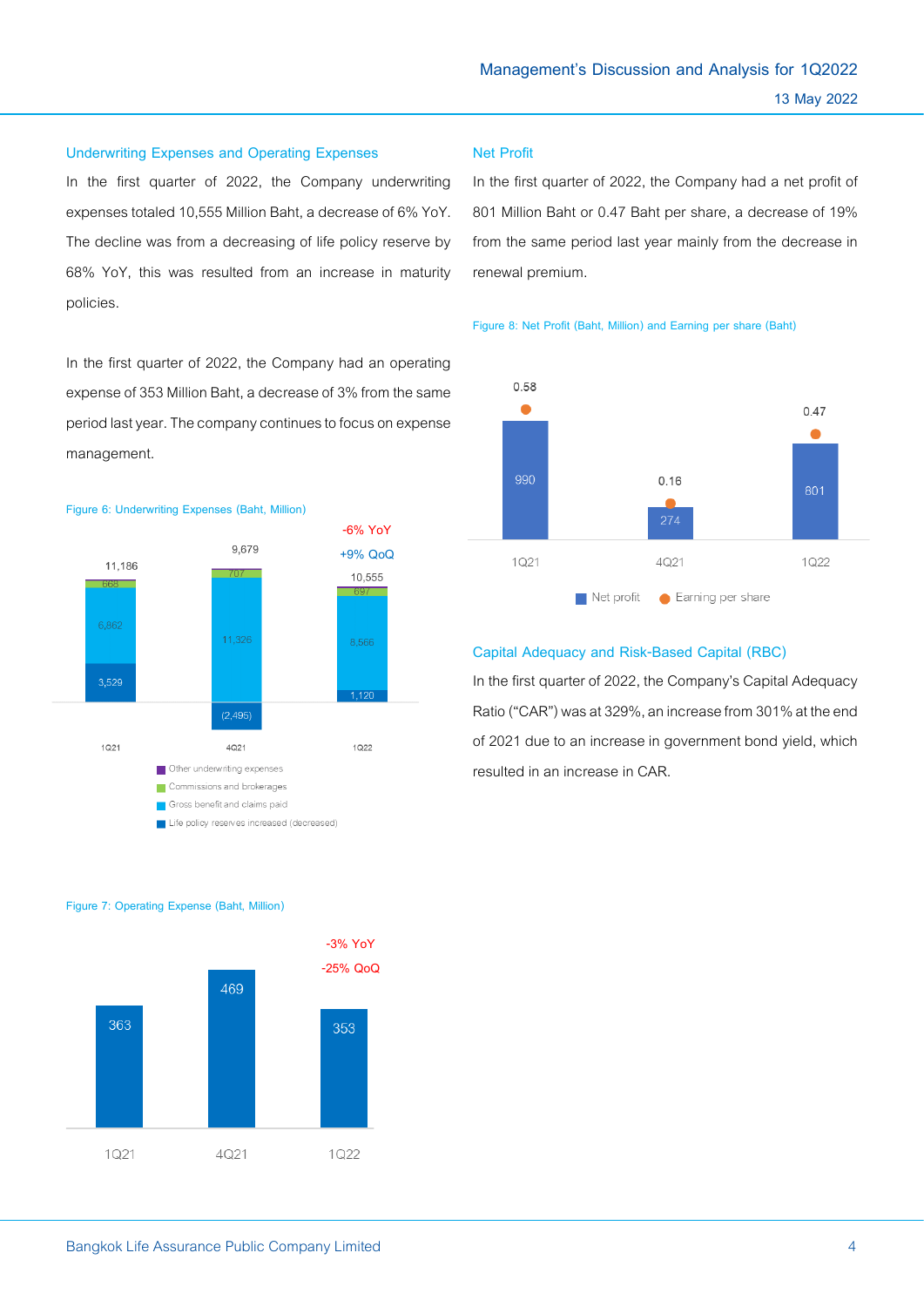#### **Summary of Financial Position as of 31 March 2022**

|                                               |           |         |           |         |          | Condolidated Baht, million |
|-----------------------------------------------|-----------|---------|-----------|---------|----------|----------------------------|
|                                               | 31 Mar 22 | $\%$    | 31 Dec 21 | $\%$    | Change   | $\%$                       |
| Assets                                        |           |         |           |         |          |                            |
| Cash and cash equivalents                     | 5,156     | 1%      | 7,637     | 2%      | (2,481)  | $-32%$                     |
| Premiums due and uncollected                  | 2,411     | 0.7%    | 1,648     | 0.5%    | 764      | 46%                        |
| Accrued investment incomes                    | 2,734     | 0.8%    | 1,599     | 0.5%    | 1,134    | 71%                        |
| Investments <sup>(4)</sup>                    | 330,308   | 95%     | 331,083   | 95%     | (775)    | $0\%$                      |
| Premises and equipment                        | 2,264     | 0.7%    | 2,283     | 0.7%    | (20)     | $-1%$                      |
| Other assets                                  | 3,768     | 1.1%    | 2,893     | 1%      | 875      | 30%                        |
| <b>Total Assets</b>                           | 346,640   | 100%    | 347,143   | 100%    | (502)    | 0%                         |
| Liabilities and equity                        |           |         |           |         |          |                            |
| Life policy reserves                          | 288,892   | 83%     | 287.772   | 83%     | 1,120    | $0\%$                      |
| Other insurance contract liabilities          | 7.478     | 2%      | 7.708     | 2%      | (231)    | $-3%$                      |
| Other liabilities                             | 3,552     | 1%      | 3,697     | 1.1%    | (145)    | $-4%$                      |
| <b>Total liabilities</b>                      | 299,921   | 87%     | 299,177   | 86%     | 745      | 0%                         |
| Retained earnings                             | 35,323    | 10%     | 34,522    | 10%     | 801      | 2%                         |
| Unrealized gain on investment                 | 6,108     | 2%      | 8,276     | 2%      | (2, 168) | $-26%$                     |
| Non-controlling interests of the subsidiaries | 0.3       | $0.0\%$ | 0.3       | $0.0\%$ | $\Omega$ | 2%                         |
| Total equity                                  | 46,719    | 13%     | 47,966    | 14%     | (1,247)  | $-3%$                      |
| <b>Total liabilities and equity</b>           | 346.640   | 100%    | 347,143   | 100%    | (502)    | 0%                         |
| <b>Book value/Share</b>                       | 27.36     |         | 28.09     |         |          |                            |

**(4) Excluded short-term investment which was included in Cash and cash equivalents item**

#### **Assets**

Total assets as of 31 March 2022 decreased from 31 December2021 by 0.1% or 502 Million Baht. The majority of the company's assets was investment asset, which accounted for95% of total assets and accounted for 114% of life reserve policy.

#### **Liabilities and Equity**

Total liabilities as of 31 March 2022 increased 0.2% from 31 December 2021. The increase mostly came from the increase in life policy reserves.

The total equity as of 31 March 2022 was 46,719 Million Baht, a decrease of 1,247 Million Baht or 3% from 31 December 2021. The decrease came from net profit of 801 Million Baht which not sufficient to offset unrealized loss from financial instruments of 2,048 Million Baht. Book value per share (BV/share) was at 27.36 Baht per share.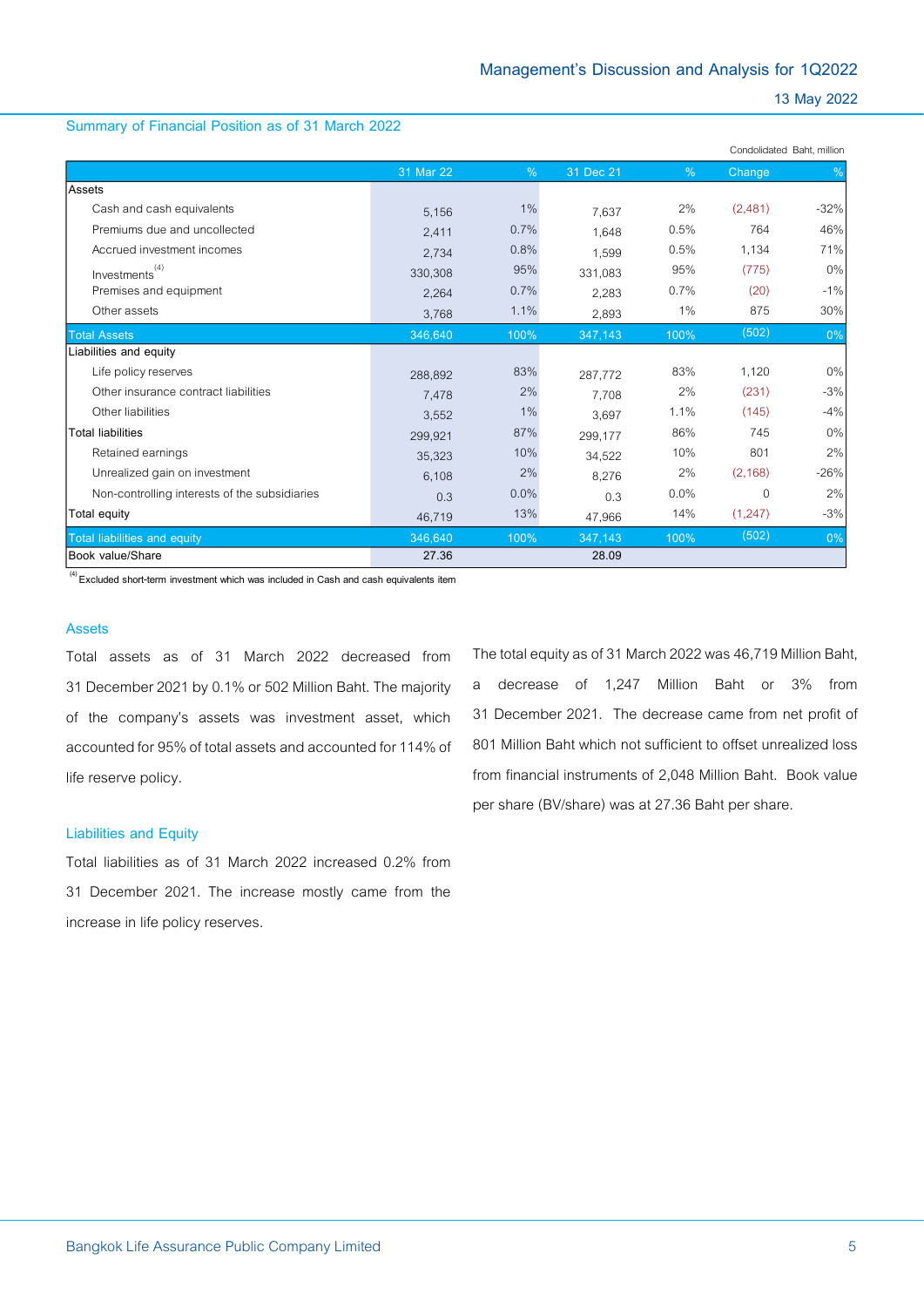# **Financial Ratios**

| <b>Financial ratio</b>                  | Quarter |         | QoQ       |
|-----------------------------------------|---------|---------|-----------|
|                                         | 1Q22    | 1Q21    | 4Q21      |
| NI / Total income                       | 6.8%    | 7.8%    | 2.5%      |
| NI / Net premium                        | 9.2%    | 10.5%   | 3.7%      |
| Life policy reserve / Net premium       | 12.8%   | 37.5%   | $-33.5\%$ |
| Underwriting expenses / Net premium     | 120.9%  | 87.9%   | 130.0%    |
| Operating expenses / Net premium        | $4.0\%$ | 3.9%    | 6.3%      |
| Investment assets / Total asset         | 95.3%   | 94.2%   | 95.3%     |
| Investment assets / Life policy reserve | 114.3%  | 113.6%  | 115.1%    |
| Return on invertment (ROI)              | 4.0%    | 3.9%    | 3.8%      |
| NI / Average equity                     | 6.8%    | 8.5%    | 2.3%      |
| NI / Average assets                     | 0.9%    | $1.2\%$ | 0.3%      |
| CAR ratio                               | 329%    | 284%    | 301%      |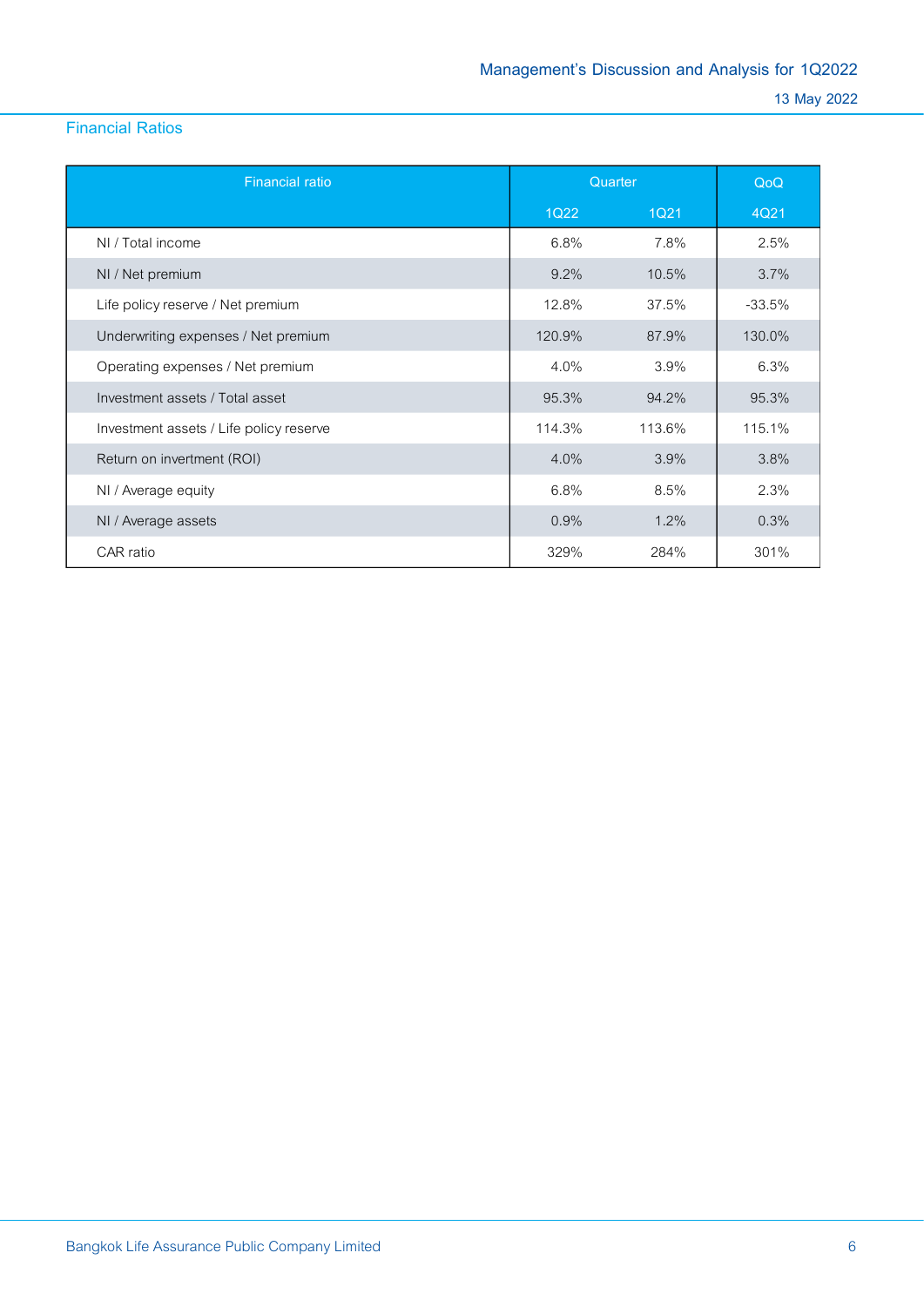# **Industry Overview**

In the first quarter of 2022, life insurance industry reported a new business premium amounting to Baht 40,948 Million Baht, a decrease of 6%. However, if considering only the ordinary FYP without single premium, it increased by 7%. Renewal year premium was flattened which caused the total premium declined by 2% compare to the same period last year.

For new business premiums by distribution channels in the first quarter of 2022, Agent channel increased by 14% YoY, which accounted for 35% of total FYP. The proportion increased from the same period last year.

Bancassurance channel FYP decreased by 17% YoY, which accounted for 52% of total FYP. This proportion decreased from the same period last year. Other channel and direct marketing FYP declined by1% compared to the same period last year.